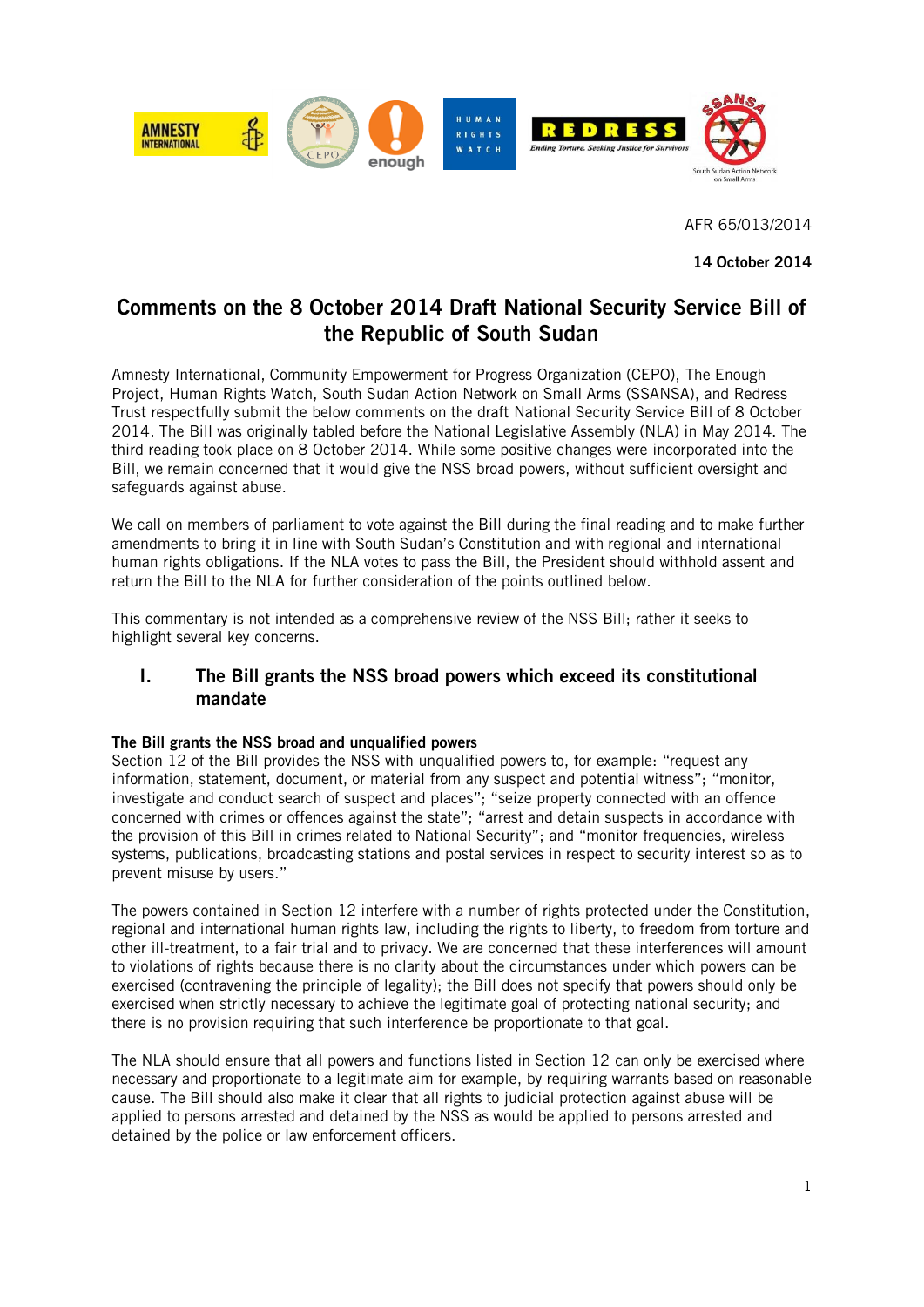Also concerning is the fact that NSS powers are granted in relation to a broad and vague definition of crimes and offences against the state contained in Section 5. The definition of "crimes against the state" includes "any activity directed to undermine…the constitutionally established Government in South Sudan at any level" and "any foreign-influenced activity within or outside which is against or related to South Sudan that is…detrimental to the interest of South Sudan." According to the Bill, "offenses against the state" are provided for under Chapter V of the Penal Code, which criminalizes acts including "causing disaffection among police force or defence forces," "publishing or communicating false statements prejudicial to Southern Sudan," and "undermining authority or insulting President."

The broad scope of crimes and offences against the state could be interpreted as applying to the exercise of freedom of expression, assembly and association, for instance peaceful exercise of political opposition, or public criticism of state policy and actions. The descriptive definition of crimes against the state in particular runs afoul of the principle of legality according to which crimes need to be sufficiently precise so that individuals know what conduct is unlawful and the possible consequences of such conduct. The NLA should remove the descriptive definition of "crimes against the state" and review South Sudan's Penal Code to ensure that crimes listed are precisely defined and that any limitations on the exercise of rights are narrowly tailored.

#### **Certain powers granted to the NSS exceed its constitutional mandate**

The Transitional Constitution provides in section 159(3) that the NSS should focus on "information gathering, analysis and advice to the relevant authorities." The Transitional Constitution therefore envisions the role of the NSS to be confined to classic intelligence activities and does not vest the NSS with police powers. The powers granted to the NSS to arrest, detain, conduct searches and seize property fall outside of this limited constitutional mandate. The power to use force, though not explicitly listed in the Bill, is implied in the granting of other police powers, and also falls outside NSS's constitutional mandate.

While vesting national security agencies with police powers is not in itself a violation of international law, a review of state practice, namely in Sudan, Algeria, Egypt, Jordan, Morocco, Tunisia and Yemen, points at a clear correlation between the exercise of powers of arrest and detention on the one hand, and allegations of violations such as arbitrary arrest and detention as well as of torture at the hands of the respective security services on the other. This is particularly the case where adequate custodial safeguards are lacking, as in the NSS Bill passed by the NLA.

Many states have opted not to give powers of arrest and detention to security agencies because the secretive nature of their work and the concomitant lack of accountability are prone to result in an abuse of policing powers. It is notable that states as distinct as Germany, Kosovo and South Africa, all of which had experienced security services that abused their powers, have either expressly or implicitly stipulated that such services should have no powers of arrest. The relevant legislation of several countries worldwide, such as Australia, Canada, Kenya, New Zealand, Norway, Romania and Sweden, similarly confine the powers of security and intelligence agencies to information gathering and expressly exclude the power of arrest.

We therefore recommend that the NLA amend the NSS Bill to strictly limit the powers of the NSS to intelligence gathering, as envisioned by the Transitional Constitution. Powers to arrest, detain, conduct searches, seize property and use force should be explicitly excluded from their powers and exercised by an appropriate law enforcement agency.

# **II. The Bill fails to provide adequate safeguards against abuse of NSS powers**

# **The Bill should explicitly guarantee due process rights and custodial safeguards**

While we recommend that the powers to arrest and detain be excluded from NSS's mandate, it is particularly concerning that the Bill grants these powers while failing to provide explicit guarantees of due process rights and custodial safeguards.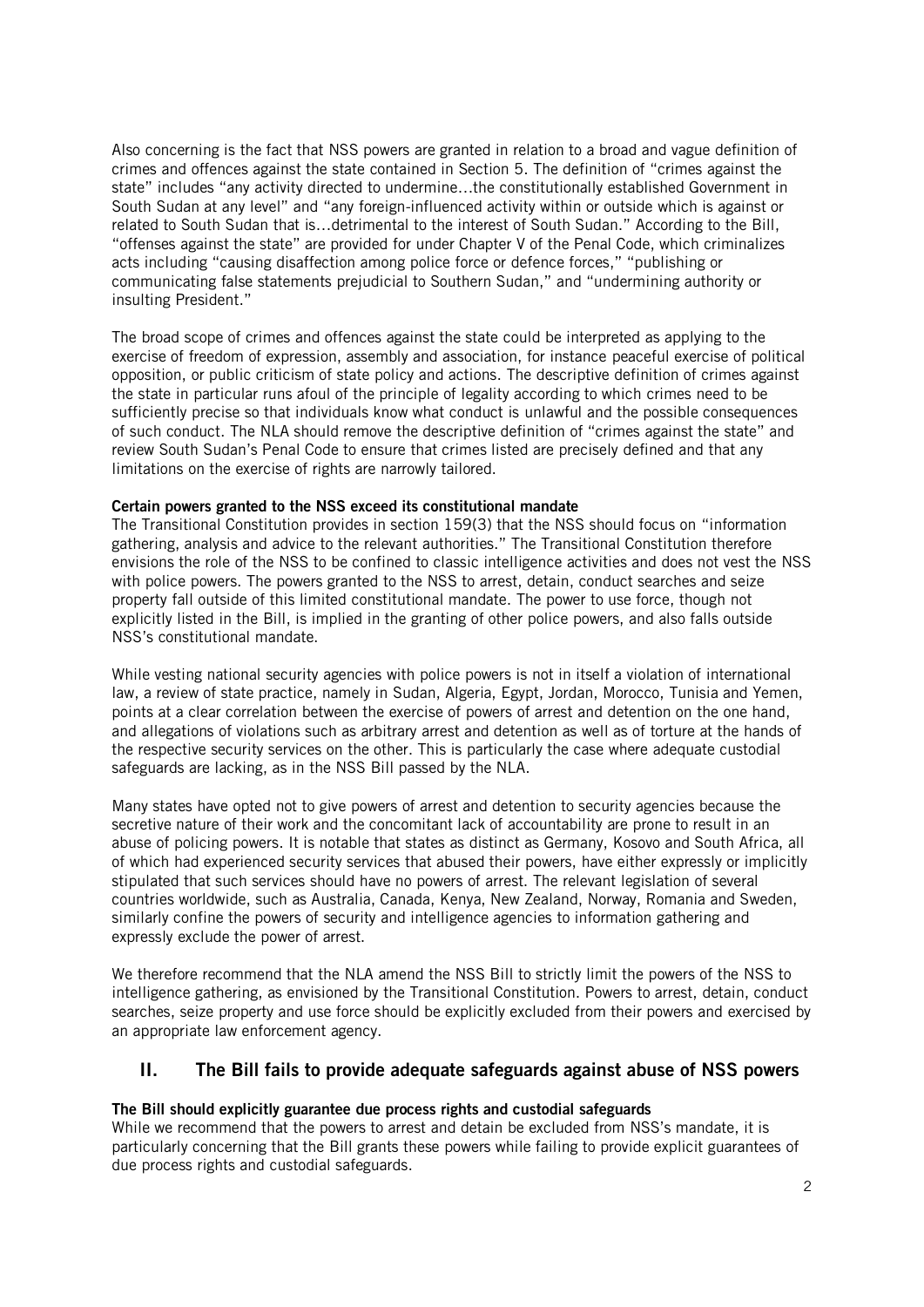Though the Bill provides that individuals should be brought before a magistrate or judge within 24 hours, it should specify that the individual must appear in court. It should also indicate that the purpose of this hearing would be for the court to decide on the lawfulness and necessity of continued detention, and to either remand the accused person in an ordinary prison or order his or her release. The Bill should explicitly state that the code of criminal procedure will apply to all court proceedings against NSS detainees, and that that state attorneys will take responsibility for prosecuting cases.

The Bill should also expressly provide other due process rights and custodial safeguards required under the Transitional Constitution, regional and international human rights law, including:

- The right to be informed of the reasons for arrest and any charges brought.
- The right to challenge promptly the lawfulness of their arrest before a competent judicial authority.
- The right to apply for release on bail or bond pending investigation or questioning by an investigating authority and/or appearance in court.
- The right to be tried within a reasonable period of time.
- The right to have a relative or other appropriate third person notified of the detention.
- The right of access, without delay, to a lawyer of his or her choice, or if the person cannot afford a lawyer, to a lawyer or other legal service provider provided by state or non-state institutions.
- The right to be free from torture and other cruel, inhuman and degrading treatment and punishment.
- The right to silence and freedom from self-incrimination.
- The right to humane and hygienic conditions during the arrest period, including adequate water, food, sanitation, accommodation and rest.
- The right to contact and access a family member or another person of their choice, and if relevant consular authorities or embassy.
- The right to urgent medical assistance, to request and receive a medical examination and to obtain access to existing medical facilities.
- The right to freely access complaints and oversight mechanisms.

The Bill also fails to specify permissible places of detention. Regional and international human rights law requires that prisoners must always be detained in detention facilities that are officially recognised as such, and with access to lawyers, their families and medical facilities. Given the current practice of NSS to secretly detain individuals in unknown locations, the ambiguity of the Bill encourages violations of rights and in itself constitutes a violation of the right to liberty. If the Bill is not amended to specify officially recognised places of detention, it must be assumed that detention by NSS will be in normal prisons and police holding cells.

#### **The Bill should specify limits for the use of force**

While we recommend that the power to use force be excluded from the NSS's mandate, we are particularly concerned that the Bill fails to specify when the use of force is permitted.

The UN Basic Principles on the Use of Force and Firearms by Law Enforcement Officials specify that the lawful use of force and firearms should be a measure of last resort and limited to circumstances in which it is strictly necessary, such as when there is imminent threat of death or serious injury or to prevent the perpetration of a serious crime. If the use of force is necessary, the level of force must be strictly proportionate, so as not to breach the right to life or the prohibition of torture and ill-treatment.

If the NLA does not exclude the use of force from the NSS's mandate, it should ensure that the Bill is amended to limit the use of force by the NSS in conformity with recognised international standards.

#### **The Bill should include a provision that criminalizes torture**

In September, President Kiir announced to the UN General Assembly that South Sudan had acceded to the Convention against Torture (CAT). While South Sudan is not formally a state party as instruments of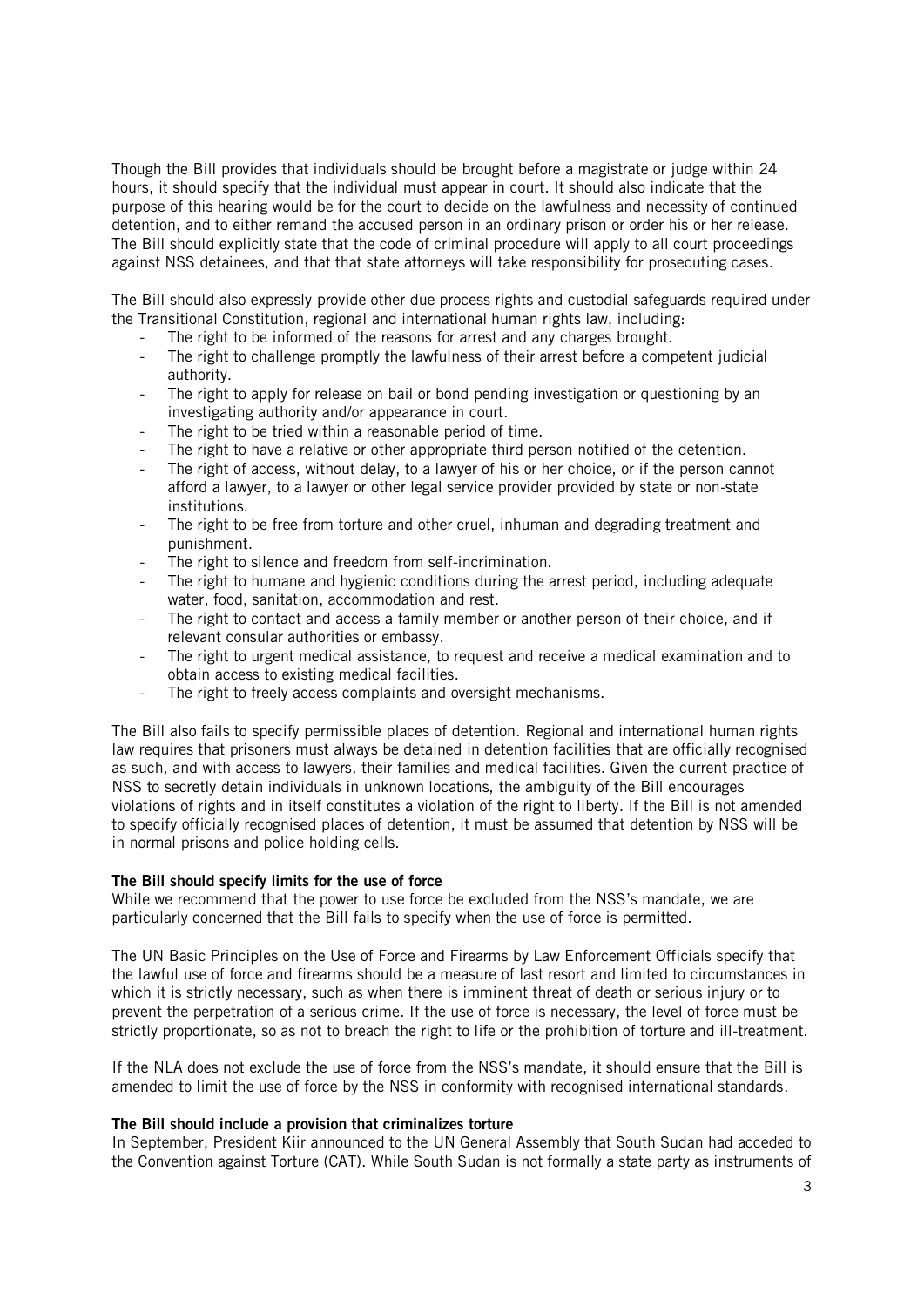accession have not yet been deposited, the NLA should ensure that the draft Bill complies with the CAT. Specifically, given that there is no definition of torture in South Sudan's penal code, the NLA should incorporate the definition of torture as provided in article one of CAT in the Bill, and make it subject to appropriate punishments.

# **The NLA should exclude the death penalty as a form punishment**

The Bill defines a number of offences and penalties applicable to members of the service. The death penalty should be removed as a punishment for criminal offences defined in the Bill.

More generally, South Sudan should place a moratorium on the death penalty with the view to complete abolition and commute all death sentences to terms of imprisonment. In 2012, South Sudan, along with 109 other countries, voted in favor of a UN General Assembly resolution that calls for abolition of the death penalty. Placing a moratorium is especially important given the pervasive failures of South Sudan's justice system to guarantee fair trial rights, including the right to criminal defense of individuals accused of crimes for which capital punishment is applicable.

# **III. The Bill fails to provide adequate oversight of NSS powers**

# **The NLA should strengthen judicial oversight of NSS powers**

While we recommend that police powers be excluded from the NSS mandate, we are particularly concerned that the Bill does not provide for effective judicial oversight of these powers. Nor does the Bill provide for judicial authorisation and review of intelligence gathering activities such as the interception of communications and surveillance.

While Section 52 describes the process for obtaining a judicial warrant, it does not clearly specify when a warrant is required. It includes a vague provision stating that a warrant should be sought by the NSS when there is "reasonable grounds to believe that a warrant is required to enable the service to perform any of its functions under this act…"

The NLA should amend the Bill to make clear that warrants are required for all acts by the NSS that have an effect on protected rights, such as making arrests (with limited exceptions, if any), conducting searches, seizing property, and carrying out communications surveillance.

# **The NLA should strengthen the proposed parliamentary oversight mechanism**

While Section 18 provides for parliamentary oversight of the NSS, this provision should be significantly strengthened to ensure that the NLA has sufficient powers and access to security and intelligence information to enable it to exercise adequate oversight. The NLA could consider:

- A requirement that the NSS report to the NLA on a regular basis.
- Providing the NLA with the power to conduct unrestricted and unannounced visits to places of detention.
- Providing the NLA with the power to compel the production of evidence and have access to all files, premises, personnel, archives and registers, as necessary for the exercise of its oversight functions.

# **The NLA should strengthen the proposed Complaints Board**

Under regional and international human right law, individuals who are victims of illegal or arbitrary arrest and detention, or torture and ill treatment while in custody or whose rights have otherwise been violated have the right to seek and obtain effective remedies. These include for instance, compensation for physical or mental harm, rehabilitation including medical and psychological care, and legal and social services. Victims should also be provided with satisfaction through measures such

as effective investigations and prosecution of the perpetrators or public acknowledgement of the facts and acceptance of responsibility, and guarantees of non-repetition through actions or reforms to prevent future abuses.